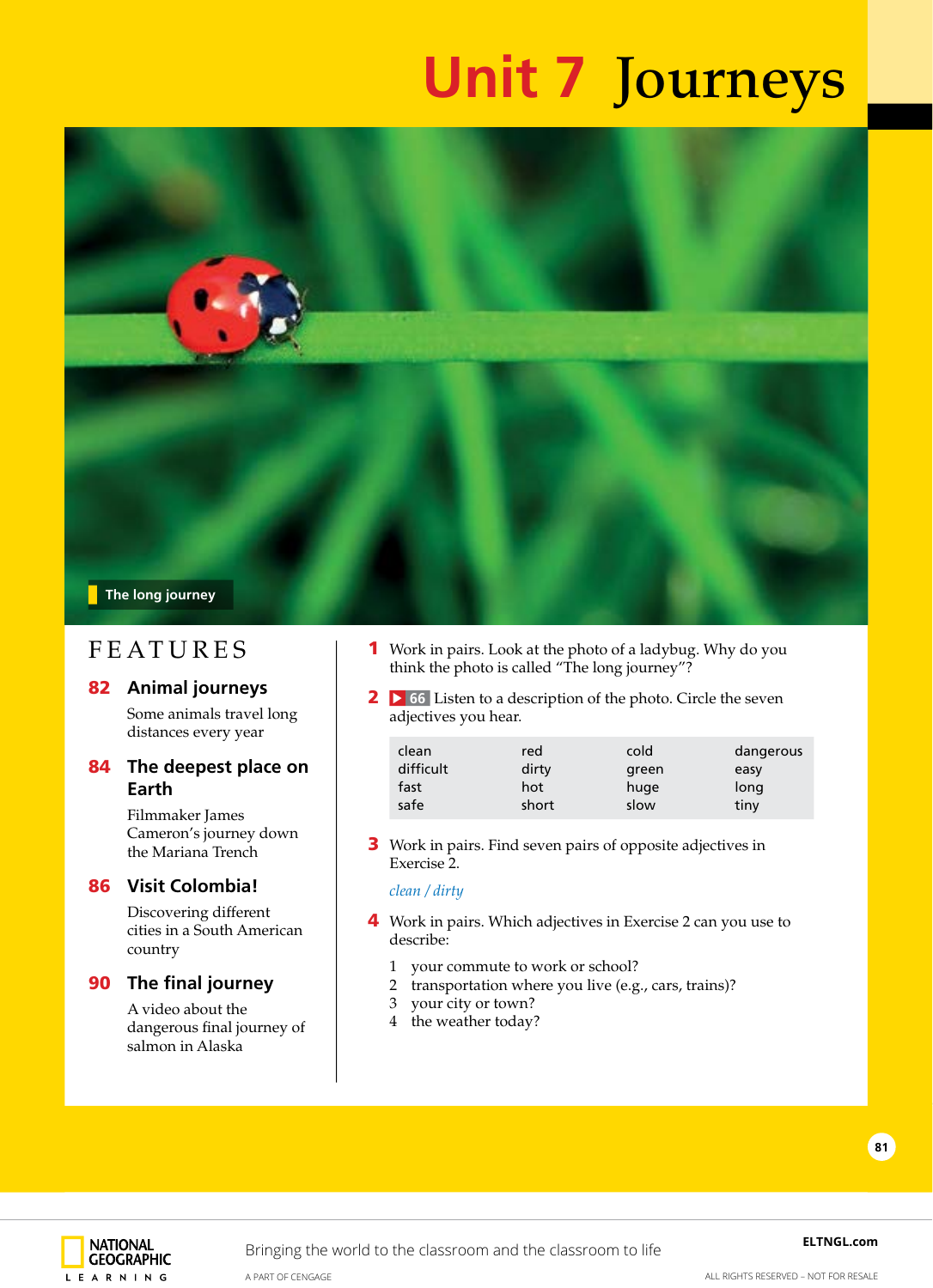# things. Use a comparative adjective + *than*.

*Australia is hotter than Antarctica.*

**68** Listen to the stressed and weak syllables in these sentences. Then listen again and repeat.

 $\frac{1}{2}$ 1 Africa is hotter than Europe.

- 1 Australia / Antarctica
- 2 a car / a bicycle
- 3 rock climbing / surfing
- 4 travel by air / travel by sea
- 5 an elephant / a lion
- 6 visiting a city / camping in the country
- 7 Paris / New York
- 8 train journeys / plane journeys

**9** Compare these sentences from Exercise 7. Which sentence is a fact and which is an opinion?

# 8 **Pronunciation stressed and weak syllables**

**10** Work in pairs. Which of your sentences in Exercise 7 are opinions? Say the sentences with these phrases.

I think … In my opinion …

/ə/ /ə/

2 Aus<u>tra</u>lia isn't <u>col</u>der than Ant<u>arc</u>tica.

# **Speaking** *my*

- **11** Write sentences with your opinion. Compare two of these things.
	- places or cities
	- sports or free-time activities
	- types of travel
	- types of vacations
	- places in the city
	- types of transportation
	- famous people
- **12** Work in pairs. Take turns reading your opinions aloud. Do you agree with your partner?

*Antarctica is colder than Australia. Rock climbing is more fun than surfing.* 

# *I think rock climbing is more dangerous than surfing.*

*The female saiga's journey is dangerous. → The female saiga's journey is more dangerous than the male's.*

> *A: I think Tokyo is more expensive than Dubai. B: I agree! / I don't agree!*



# **7 a** Animal journeys **1 Comparative adjectives 7** Work in pairs. Make sentences comparing these things. Use a comparative adjective + than.

# **Reading**

- 1 You are going to read an article about the journeys three animals make. Look at the photos and quickly skim the article. Match the animals (1–3) with the distances (a–c).
	- 1 saiga antelope o o a 30 meters every year
	- 2 tree frog
	- 3 loggerhead turtle  $\circ$   $\circ$  c 14,000 kilometers in
- $\circ$   $\circ$  b 35 kilometers a day fifteen years
- 2 Read the article and check your answers to Exercise 1.

# **Grammar comparative adjectives**

# **COMPARATIVE ADJECTIVES**

- We use a comparative adjective to compare two things or groups of things.
- *Turtles have long journeys.* ➙ *Turtles have longer journeys than tree frogs.*
- *Tree frogs have short journeys.* ➙ *Tree frogs have shorter journeys than saiga antelopes or turtles.*

Spelling changes: *big* ➙ *bigger, safe* ➙ *safer, easy* ➙ *easier* Irregular adjectives: *good* ➙ *better*, *bad* ➙ *worse*

For more information and practice, see page 170.

- 4 Work in pairs. Look at the grammar box. Answer these questions about comparative forms.
- 1 What two letters do you add to short adjectives to make the comparative?
- 2 What word comes before long adjectives?
- 3 Which adjectives have an irregular comparative?
- 4 What word often comes after a comparative adjective to compare two things?
- **5** Write the comparative form of these adjectives.

| 1<br>$\overline{2}$<br>3<br>4<br>5<br>6<br>7<br>8<br>9 | big<br>small<br>cheap<br>expensive<br>cold<br>hot<br>dangerous<br>safe<br>difficult | <u> Alexandria de la conte</u> |
|--------------------------------------------------------|-------------------------------------------------------------------------------------|--------------------------------|
|                                                        |                                                                                     |                                |
|                                                        |                                                                                     |                                |
|                                                        |                                                                                     |                                |
|                                                        |                                                                                     |                                |
|                                                        |                                                                                     |                                |
| 10                                                     | easy                                                                                |                                |
| 11                                                     | fast                                                                                |                                |
|                                                        | 12 slow                                                                             |                                |
| 13                                                     | good                                                                                |                                |
| 14                                                     | bad                                                                                 |                                |
|                                                        |                                                                                     |                                |

6 Complete the sentences with the comparative form of these adjectives.

| big                                         | cheap fast |  | qood                                              | hot slow |  |
|---------------------------------------------|------------|--|---------------------------------------------------|----------|--|
| Canada.                                     |            |  | 1 The summer in Mexico is ________________than in |          |  |
| 2 My journey was ______________ than normal |            |  |                                                   |          |  |
| because the train was late.                 |            |  |                                                   |          |  |
| 3 Their new house has three bedrooms. It's  |            |  |                                                   |          |  |
| than their old house.                       |            |  |                                                   |          |  |
| $C_2$ ll a tavi $W_0$ 'ro lato and it's     |            |  |                                                   |          |  |

- 4 Call a taxi. We're late, and it's than walking.
- 5 The bus ticket is \$10 and the train ticket is \$12, so the bus is \_
- 6 I go to work by bus. It's  $\frac{1}{100}$  than going by car because I can read a book.

|                                                    | <b>Saiga</b><br><b>Antelopes</b> | <b>Tree Frogs</b> | Loggerhead<br><b>Turtles</b> |
|----------------------------------------------------|----------------------------------|-------------------|------------------------------|
| When do<br>they travel?                            | spring                           |                   |                              |
| Where do<br>they travel<br>to?                     |                                  |                   |                              |
| Which<br>adjectives<br>describe<br>the<br>journey? |                                  |                   |                              |

**3** Read the article again and complete the chart.

# **Exery year, animals around the world go on** long and difficult journeys called migrations.



**Tree frogs** have shorter journeys than other animals. But for a small 15 frog, the journey isn't easy. In the spring, it climbs thirty meters down a tree, lays its eggs in water, and then 20 climbs back up the tree. For a tree frog, it's a very difficult journey.



**Saiga antelopes** live in Central Asia. In the spring, they walk to higher places for food. A male saiga can walk thirty-five kilometers a day—it's faster than a female. The journey is more dangerous for a female saiga because she 10 has her calf—her baby—in the spring. 5

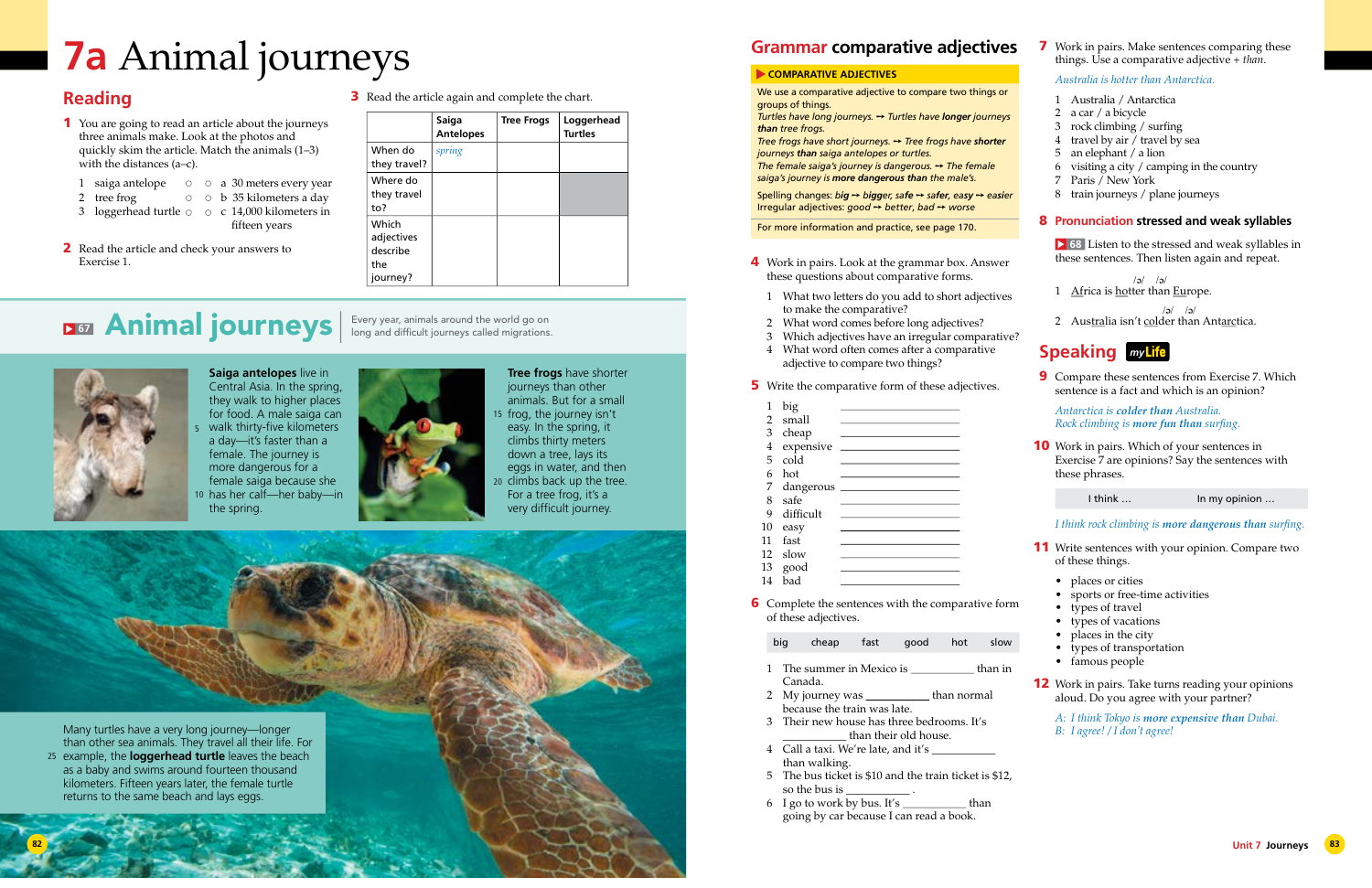about Ireland with the superlative or comparative form of these adjectives. Then listen and check.

| beautiful | cheap | famous  | good  |
|-----------|-------|---------|-------|
| good      | hot   | popular | small |

**9** Write notes about your country or a country you know well. Use the ideas below or your own ideas.

- A: I want to visit Ireland in July, but I only have ten days. What are the best places to visit? B: Well, Dublin is <sup>1</sup> the most famous city in
- Ireland, and of course it's also with tourists.
- A: But I don't want to see lots of other tourists. What's  $3$  city?
- B: In my opinion, Galway is the prettiest. In terms of size, the city is  $\frac{4}{1}$  than Dublin, but it's next to the water, so there are great views.
- A: How cold is it?
- B: July is  $5 \qquad \qquad \text{month}$ , so it's OK.
- A: What about transportation? What's
- way to travel around? B: Buses are  $\frac{7}{2}$  , but I think a car is  $\frac{8}{100}$  than public transportation when you are a tourist. With a car you can stop and see lots of different places on the way.

# **Speaking** *my*

We use a superlative adjective to compare one thing with all the other things in a group. *The Mariana Trench is the deepest place in the ocean. This fish has the biggest teeth of any fish for its size. Titanic is the most popular movie by James Cameron. Avatar was the most expensive movie.* 

- 5 Work in pairs. Look at the grammar box. Answer these questions about superlative forms.
	- 1 What three letters do you add to short adiectives?
	- 2 What word comes before longer adjectives?
	- 3 What word usually comes before a superlative adjective?
- **6** Complete the chart with superlative adjectives.

- the most famous city
- the oldest city
- the most beautiful place
- the most popular place for tourists
- the best place to visit
- the hottest month
- the coldest month
- the cheapest way to travel
- **10** Work in pairs. Imagine you are going to the country your partner wrote about in Exercise 9.

**7** Complete the text with the superlative form of the adjectives.

> **Student A:** Ask questions using the ideas in Exercise 9.

**Student B:** Answer Student A's questions using your notes from Exercise 9.

Change roles and have another conversation.

- *A: What's the most famous city in Peru?*
- *B: I think it's probably Lima, but I think Arequipa is the most beautiful city.*

# **Grammar superlative adjectives**

## **SUPERLATIVE ADJECTIVES**

Spelling changes: *big* ➙ *biggest, easy* ➙ *easiest* Irregular adjectives: *good* ➙ *best, bad* ➙ *worst*

For more information and practice, see page 170.

- **3 69** Look at the photo above. Listen to a documentary about James Cameron's journey to the deepest place on Earth and complete the information.
	-
- 
- 
- 

**4 69** Work in pairs. Compare your notes from Exercise 3. Then listen again, check your notes, and complete any missing information.

| <b>Adjective</b> | <b>Comparative</b><br>adjective | <b>Superlative</b><br>adjective |
|------------------|---------------------------------|---------------------------------|
| long             | longer                          |                                 |
| fast             | faster                          |                                 |
| expensive        | more expensive                  |                                 |
| good             | better                          |                                 |

# **7b The deepest place on Earth Earth 1999** Supervalue adjectives **8 2** 70 Work in pairs. Complete the conversation about Ireland with the superlative or comparative or comparative **1999** Supervalue Conversation about

# **Vocabulary ways of traveling**

### **WORDBUILDING collocations**

We can talk about different ways of traveling with the verbs *walk, ride, drive, fly,* etc*.* We can also use collocations with verbs + transportation nouns. *go by + bicycle/train/car travel by + train/bus/plane/boat take + a taxi / a bus / the train*

For more practice, see Workbook page 59.

- 1 Look at the wordbuilding box. Circle the correct option to complete these sentences.
- 1 I always *take / drive* a taxi when I go out with friends in the evening.
- 2 When my family goes on vacation, we always *drive / go* by car.
- 3 How did you *fly / travel* to Moscow? By train or by plane?
- 4 When it's raining I normally travel *to / by* work on the train.
- 5 Let's *travel by / take* the bus downtown.

|                                           | (important)                                                                    |
|-------------------------------------------|--------------------------------------------------------------------------------|
|                                           | holiday in China. Millions of people leave the                                 |
| 2                                         | (big) cities in China and travel                                               |
| home to their families, so it's the       |                                                                                |
|                                           | <sup>3</sup> <sub>_______________________(busy) time of year for travel.</sub> |
|                                           | Many college students go by train, and it's also the                           |
| 4                                         | (bad) time of year for driving                                                 |
|                                           | on the roads. Some people go by plane because it's                             |
| the <sup>5</sup>                          | (fast) way to get home,                                                        |
|                                           | but it's also the <sup>6</sup> ___________________(expensive)                  |
|                                           | because lots of tourists fly into China during the                             |
| New Year's holiday. They visit the        |                                                                                |
| 7                                         | (popular) places in China,                                                     |
|                                           | such as the Great Wall. With so many people                                    |
| traveling in China at this time, it's the |                                                                                |
| 8                                         | (large) human migration in                                                     |
| the world.                                |                                                                                |

2 Work in pairs. Ask and answer these questions using the words in Exercise 1.

- 1 How do you normally travel to work (or school)?
- 2 How do you normally travel when you go on vacation?
- 3 What's your favorite way to travel? Why?

# **Listening**

- 1 The place: *The Mariana Trench* 2 Distance to the bottom: 3 Length of journey:
- 4 Type of transportation:
- 5 Number of new species:

**documentary** (n) /ˌdɒkjʊˈment(ə)ri/ a movie about real life

**species** (n) /ˈspiːsiːz/ type or group of animal

**Filmmaker James Cameron with his submarine Deepsea Challenger.**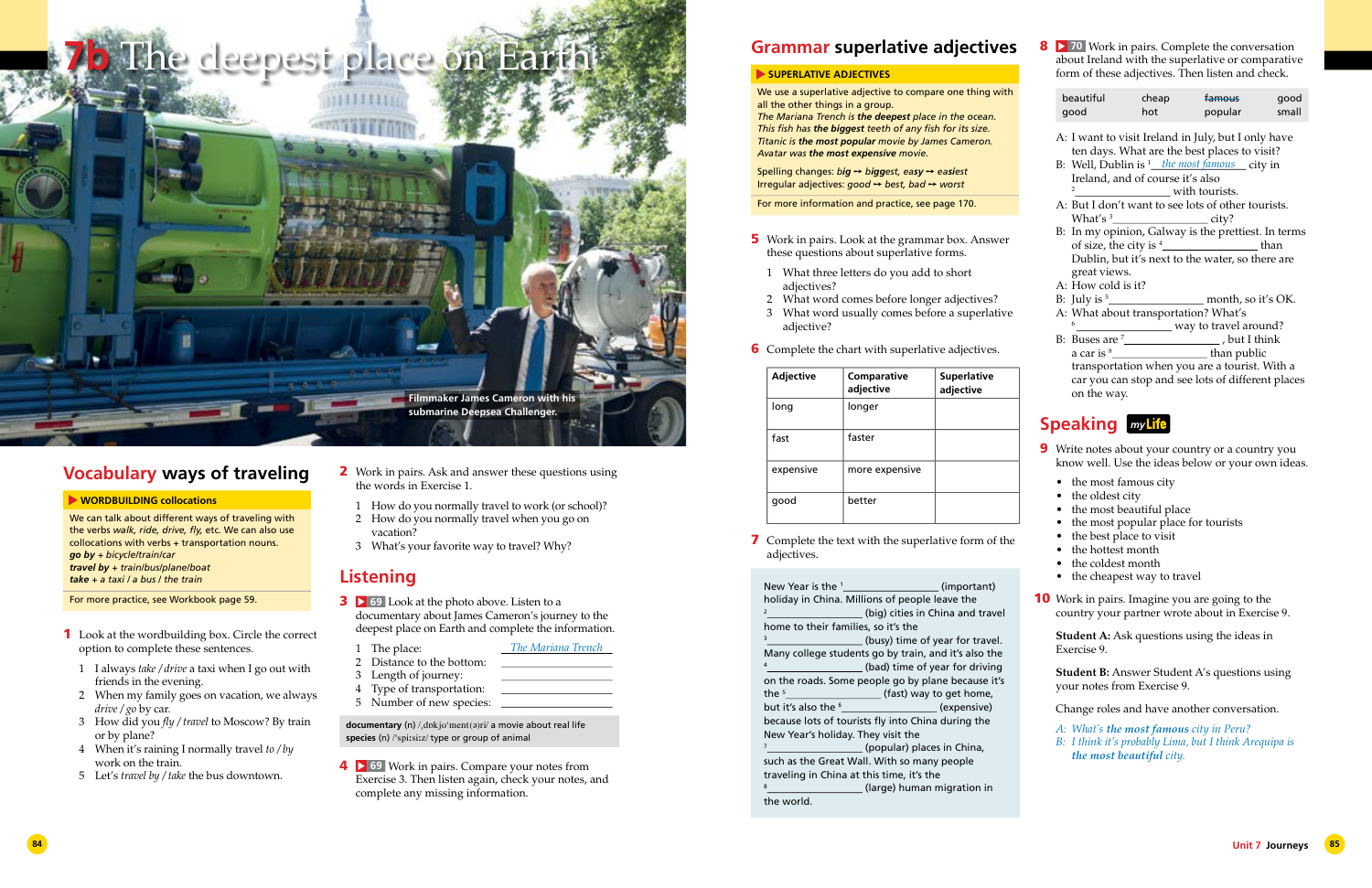# **7c** Visit Colombia!

- 6 Work in pairs and answer these questions.
	- 1 Do you spend most of your time doing your homework?
	- 2 Do you have time for sports and other hobbies?
	- 3 Did you have a good time over the weekend?
	- 4 We *spend time* and *save time*. What's another noun we often use with *spend* and *save*?
- **7** Imagine you can visit the cities in the article. Which would you like to visit most? Rank the four cities from 1 to 4 (1 = your first choice,  $4 =$  your last choice). Then compare your answers in groups and give your reasons.

- 8 Overall, what type of reader do you think the article on page 87 is for? Who would be interested in this article? Tell the class.
- 9 Now read a different text about the city of Cali. Compare it with the paragraph about Cali in the article. In each paragraph, what choices does the writer make about:
	- 1 the type of reader? (Is it for a tourist, a business person, a student, or someone who likes art?)
	- 2 the type of topics? (Is it about art, history, business, sports, or music and dance?)

# **Critical thinking writing for the reader**

- **10** Plan a paragraph about your town or city. First make choices about:
	- the type of reader.
	- the type of topic.

**11** Exchange your paragraph with a partner. What type of reader did your partner write for, and what is the topic?

# A journey to<br>Colombia's cities

# $71$

Cali is a city where people work hard. There are a lot of businesses there. It has a good airport for visitors, with comfortable hotels. There is good public transportation, but taxis are the fastest way to get around the city. In the evening, Cali has restaurants with traditional and international food.

# **Writing** *my*

Then write your paragraph in 50 words.

# **Reading**

*Cartagena* is a port on Colombia's coast. Because the city is by the Caribbean Sea, the food here is a fantastic 5 mix of seafood and tropical fruit. Also, Cartagena is one of the friendliest places in the world—everyone has time for a chat, including waiters in restaurants, store clerks, taxi drivers, or people walking in the streets.



- 1 Work in pairs. Look at the photos on page 87. What topics (e.g., food and restaurants in a city) do you think are in the article?
- 2 Now read the article. Can you find the topics you thought of in Exercise 1?
- **3** Work in pairs. Read the article again. Match these sentences to the cities (A–D), according to the information in the text.
- 1 In this city you can take dance lessons from experts.
- 2 There's a cable car that goes over the city.
- 3 No one lives in this city anymore.
- 4 There are two important events every year. 5 People in this city like to stop and talk to anyone.
- 6 This city is famous because of an artist.
- 7 It's difficult to get to this city.
- 4 Find words in the article to match these definitions.
- 1 a type of city or place with ships and boats
- 2 an informal and friendly conversation
- 3 a type of artist who makes large objects, often from stone or metal
- 4 the objects made by the artist in 3
- 5 a type of transportation that moves over your head (e.g., in the mountains)
- 6 places with music and dancing
- 7 a special public event or celebration, usually every year
- 8 very old

# **Word focus** *time*

5 Find these phrases with *time* in the article. Then use the phrases to complete the sentences.

| have time for |
|---------------|
| spend time    |
|               |

- 1 On the weekend, we always with family and friends.
- 2 I woke up late, so I didn't breakfast.
- 3 Don't wait for the bus. by taking a taxi.
- 4 Did you on your trip?
- *Cali* is a city where people work hard, but also know 20 C how to have a good time. The city is famous for its music and dance, and there are lots of concerts and nightclubs. It's also the home of Colombian salsa: you can take classes with some of the best dancers in the world. The annual Festival of Pacific Music and the World Festival of 25
	- Salsa are in August and September, so these are good months to visit.
- *Medellín* is best known for the sculptor Fernando B Botero. He was born here, and you can see his huge sculptures of people and animals everywhere in the city. The Botero Plaza is in the center and has a lot of sculptures by him. You 10
- can also walk to other squares to see more. If you want to save time between places, take the cable car over the city. And in the afternoon, when the sun gets very hot, go inside the Museo de Antioquia to see Botero's paintings. 15



For a very different kind of Colombian city, take a D four-day trek1 to *Ciudad Perdida*, which means the "Lost City." You walk through rivers and jungle, and after three days, you finally climb up 1,241 steps. At the top, you find the stone walls of an ancient city over a thousand years old with an incredible view over the mountains.

**1 trek** (n) /trek/ a long and difficult journey on foot

Many visitors to Colombia spend time in Bogotá, the country's capital city, but Colombia also has some other great cities.

30



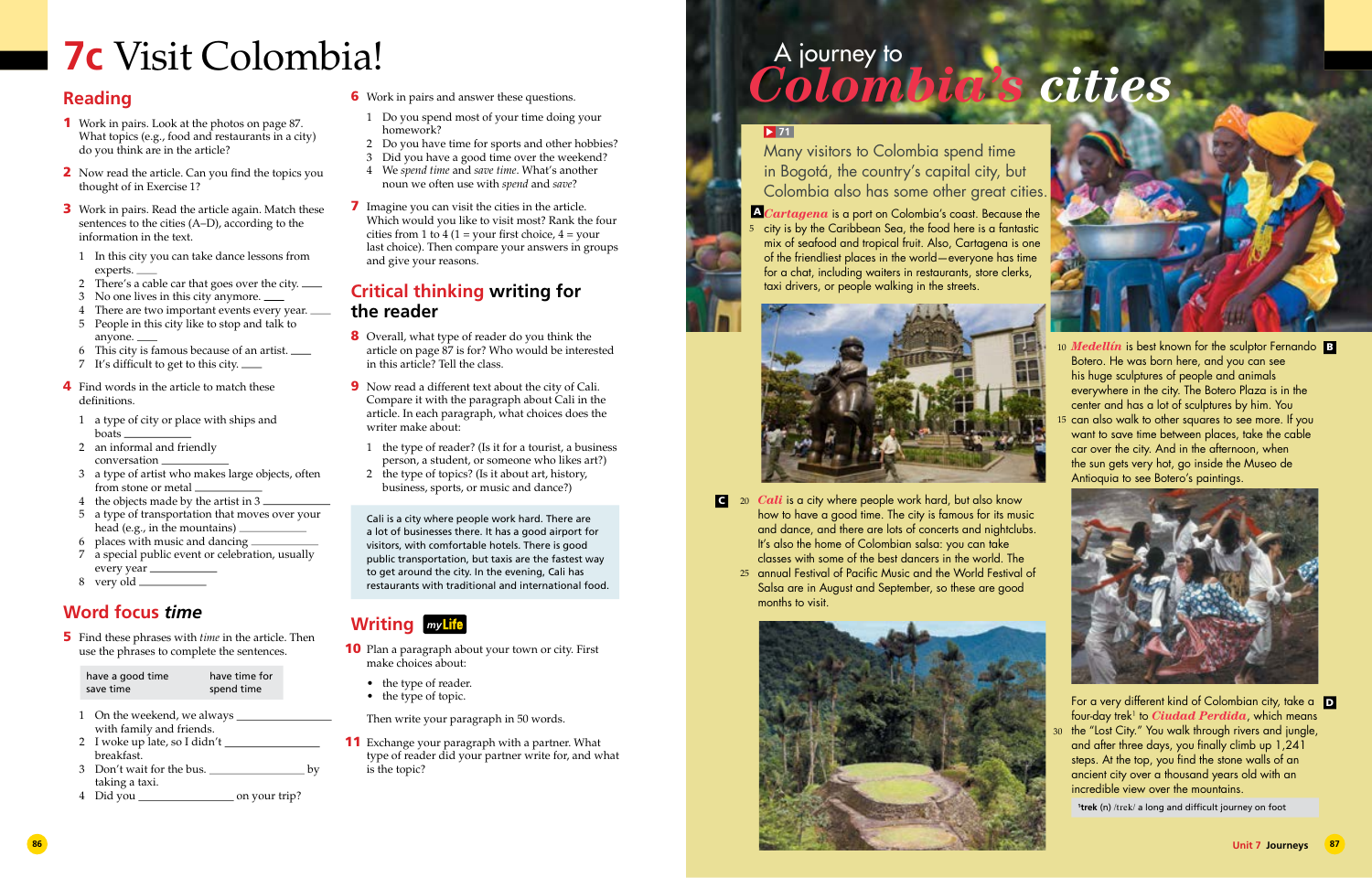# **7d** Travel money **7e** The end of the road

# 2 **Writing skill** *so* **and** *because*

- a Look at these sentences and answer the questions*.* 
	- a I felt sorry for the bus driver because he looked sad.
	- b I wanted a good hotel and a hot meal, so I left the bus, too, and walked to Kodari.
	- 1 Which sentence gives the reason, then the action?
	- 2 Which sentence gives the action, then the reason?
	- 3 When do you use *so* and *because*?

b Complete the sentences with *so* or *because*.

- 1 We called a taxi we were late for the meeting.
- 2 The train was late, we waited on the platform.
- 3 We had a drink of water \_\_\_\_\_\_\_\_\_\_\_\_\_\_ it was a very hot day.
- 4 It started raining, \_\_\_\_\_\_\_\_\_\_\_ they ran home.
- 5 We rented a car <u>there</u> were no trains or buses.
- 6 My friend lent me ten dollars \_\_\_\_\_\_\_\_\_\_\_\_\_ I didn't have any cash.
- 3 Circle the correct options to complete this travel blog post.

- Write a short travel blog post about a trip or a place you visited on vacation. Think about these questions.
	- Where were you?
- Who was there?
- 
- 
- When was it?
- What happened?
- 5 Work in pairs. Exchange your travel blog posts. Use these questions to check your partner's blog post.
	- Did your partner answer the questions in Exercise 4?
	- Did the description use different conjunctions (*and*, *because*, *but*, and *so*)?

It was the end of our family vacation 1 *and / because* we were very tired. We had a long car trip from San Francisco to Arizona via Los Angeles, 2 *so / but* we left early in the morning. The drive was easy at first 3 *so / because* there wasn't much traffic at that time of day, 4 *but / and* at noon we needed to stop at a garage near Los Angeles 5 *but / because* there was a problem with the engine. The garage couldn't fix the car for 24 hours, <sup>6</sup> *so / because* we needed a hotel for the night. The nearest hotel was at Disneyland. We went there 7 *and / but* it was the best part of the trip!

**2**  $\triangleright$  **72** Listen to three conversations about money. Match the conversations with the places.

- a Conversation 1  $\circ$  in a store
- b Conversation 2 0  $\circ$  in a parking lot
- c Conversation 3  $\circ$  at a bank

# **Writing a travel blog post**

**3**  $\triangleright$  72 Complete the conversations from Exercise 2. Use the expressions for making requests to help you. Then listen and check.

- 1 Work in pairs. Read a travel blog post about a bus journey and answer the questions.
	- 1 Where was the writer?
- 2 How many days was the journey?
- 3 What could the passengers see?
- 4 What happened to the bus?
- 5 Who tried to fix the engine?
- 6 How did some passengers feel?
- 7 Why did the writer feel sorry for the bus driver?
- 8 Why did the writer walk to the border?

# **Conversation 3**

- A: Oh, no! It's two dollars for parking. I only have a ten-dollar bill.
- B: So what's the problem?
- A: The machine takes coins. <sup>7</sup>C\_ borrow some money?
- B: I'm  $a^8a$  I don't have any change. But look! It takes credit cards.
- A: I don't have a credit card with me.
- B: It's OK. I do.
- A: Great. I can pay you back later.
- B: Don't worry! It's on me!

# **MAKING REQUESTS**

**Requests** Can I change …?

Can you give me …? Could I have …?

**Responding** *no* I'm sorry, but …

I'm afraid I don't …

- **Responding** *yes* Yes, of course. Sure! Certainly.
- 4 Work in pairs. Take turns asking for different things with these pairs of words. Respond *yes* or *no*.
	- lend / ten dollars give / a drink borrow / your phone pay / credit card use / your pen have / some dinner buy / a ticket

# **Vocabulary money**

1 Complete the sentences with these pairs of words.

| borrow / cash<br>change / dollars<br>pay / credit card | buy / ticket<br>lend / money<br>spend / money      |
|--------------------------------------------------------|----------------------------------------------------|
| yen.                                                   | 1 I need to _____________ some ______________ into |
| that dress?                                            |                                                    |
| cash.                                                  | 3 You can _______________ by ______________ or by  |
|                                                        | 4 I forgot my wallet. Can you _____________ me     |
| some _______________ to buy a drink?                   |                                                    |
| 5.                                                     | Can I ______________ some ________________ and pay |
| you back later?                                        |                                                    |
| 6                                                      |                                                    |
|                                                        |                                                    |

# **Real life making requests**

# **Conversation 1**

- A: Hello, can I change one hundred dollars into euros?
- B: Yes, of  ${}^{1}C$  . One moment. One hundred dollars is eighty-nine euros.
- A: OK,  $2c$   $\sim$  you give me the euros in tens?
- $B: \ ^{3}S$ <sub>\_\_\_</sub> **Solution** Ten, twenty, thirty, forty, fifty, sixty, seventy, eighty …

# **Conversation 2**

- A: Would you like to buy this?
- B: Yes, please. And <sup>4</sup> c\_\_\_\_\_\_\_ **c** I have it in a bag, please?
- A: <sup>5</sup> C\_\_\_\_\_\_\_\_\_\_\_\_\_\_\_. That's twelve euros.
- B: Here's my credit card.
- A: Oh, I'm  $6s$  , but I can only take cash.
- B: Oh, no! I don't have any.
- A: Don't worry, there's a bank with an ATM around the corner.
- B: Oh, thanks.



Yesterday was the final day of my bus journey from Lhasa to Kodari, on the Nepal border. It's the highest road in the world and it's also a very long journey. We traveled for three days

through the Himalayas and you could see the north side of the highest mountain in the world. In the afternoon, we were only five kilometers from Kodari when suddenly the bus stopped. The driver got out and looked at the engine. For

the next three hours, he tried to fix the engine. Some of the other passengers got angry, but he couldn't start the bus.

Finally, all the passengers got out and started to walk to the border. I felt sorry for the bus driver because he looked sad and lonely. But I also wanted a good hotel and a hot meal, so I left the bus, too, and walked to Kodari. Later that night, the bus arrived in the town.

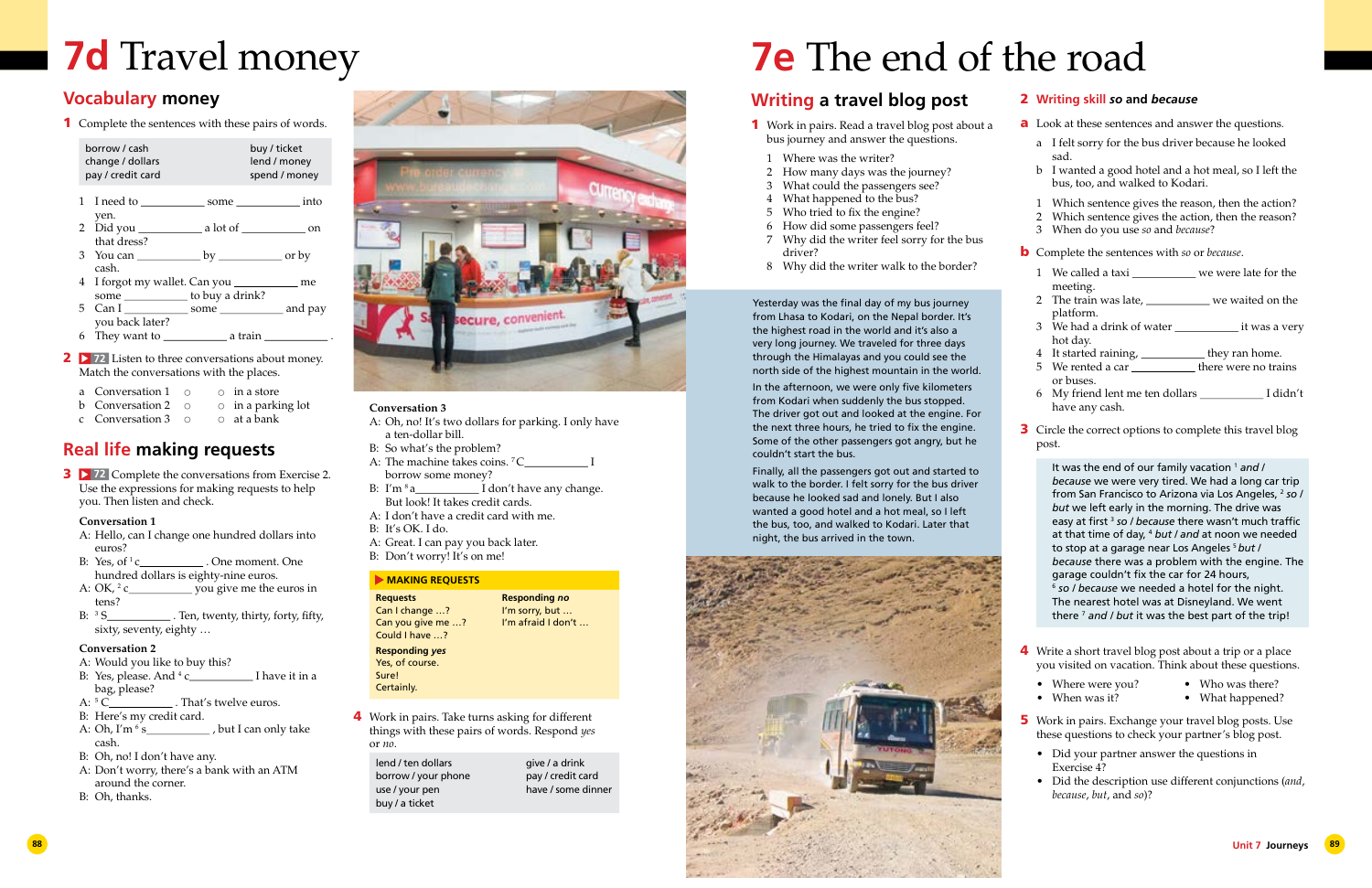# **7 The final journey 1** Look at the photo and read the caption. Why do **5 1.1** Work in pairs. Watch the video again and answer the questions.

**In Alaska, the sockeye salmon swims up the river. It's a dangerous journey.**

**7.2** Watch the clips from the video. Choose the correct meaning of the words and phrases.

- answer the questions.
- 1 Which US state are the rivers in?
- 2 Are the sockeye salmon born in the river or in the ocean?
- 3 How many salmon finish the long journey?
- 4 How does the male salmon's skin change?
- 5 Do scientists know why this happens?
- 6 Where were the salmon born?
- 7 What do the males do in the shallow river?
- 8 What do the females do?
- 9 Why is it important for the parents' bodies to die and decay?

**7 1** 7.1 Work in pairs. Watch the video again with the sound OFF.

# **After you watch**

# 6 **Vocabulary in context**

Read the sentences. The words in **bold** are used in the video. Match the words with the definitions  $(a-f)$ .

> **Student A:** As you watch, describe the life of the sockeye salmon. Try to use all these expressions in your description.

| full of a type of fish |
|------------------------|
| it can take weeks      |
| one in every thousand  |
| the biggest danger     |
| get past the bears     |

bodies start to change turn green/red start to fight lay their eggs die and decay

**Student B:** Listen to Student A and circle the expressions you hear.

Change roles and do the activity again.

# **Before you watch**

1 Look at the photo and read the caption. Why do you think it is a difficult journey for the sockeye salmon?

## 2 **Key vocabulary**

- 1 When I sit in the sun too long, my **skin** burns.
- 2 The water in this river is very **shallow**.
- 3 A baby's skin is very **smooth**.
- 4 When an animal dies, its body **decays**.
- 5 The chicken **lays** eggs.
- 6 In fall, the leaves on many trees **turn** red.
- a breaks up and goes back into nature
- b when a female bird pushes an egg from her body
- c nice to touch, not rough
- d not deep
- e the outside part of a human's or an animal's body
- f change (color)

# **While you watch**

- 3 You are going to watch a video about the final journey of the sockeye salmon. In what order do you think the events (a–g) happen? Number them from 1 to 7.
- a The fish try to jump past the brown bears.
- b The sockeye salmon start their journey up the river. *1*
- c The salmon arrive in the shallow water.
- d The male salmon changes its shape and color.
- e The female salmon lays her eggs.
- f The male salmon fight.
- g The salmon die and decay. *7*
- **4 17.1** Watch the video and check your answers to Exercise 3.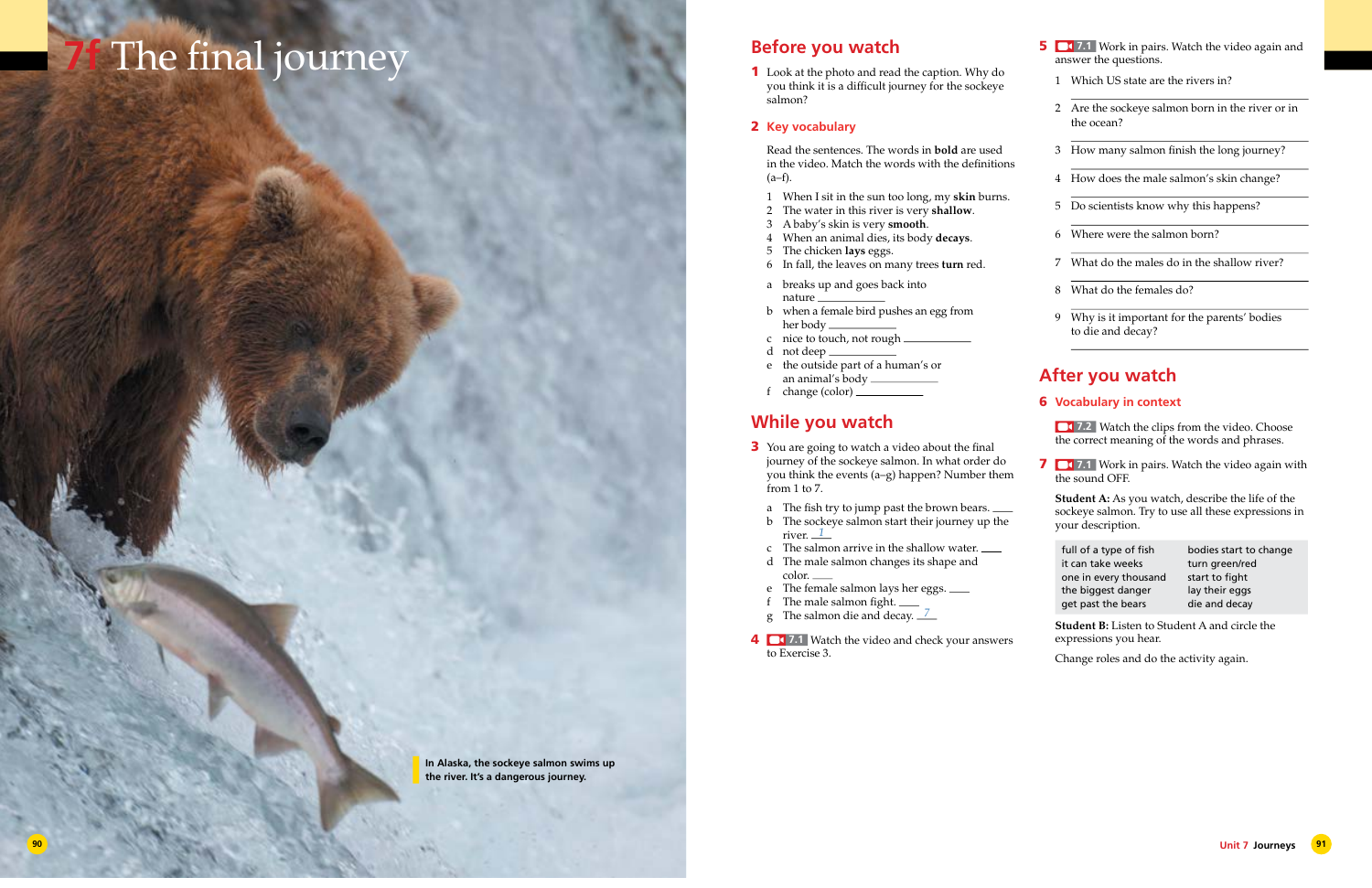# **UNIT 7** REVIEW AND MEMORY BOOSTER

# **Grammar**

- 1 Look at the picture below. Complete the sentences with the name of a planet in the picture.
	- 1 *Mercury* is the closest planet to the Sun.
	- 2 Saturn is a big planet, but in the issue of the biggest.
	- $3$  Venus is a hot planet, but is the hottest.
	- 4 The journey from Earth to \_\_\_\_\_\_\_\_\_\_\_\_ is longer than Earth to Uranus.
	- 5 is the best planet for humans.
	- 6 Mars is smaller than Earth, but  $\frac{1}{\sqrt{1-\frac{1}{\sqrt{1-\frac{1}{\sqrt{1-\frac{1}{\sqrt{1-\frac{1}{\sqrt{1-\frac{1}{\sqrt{1-\frac{1}{\sqrt{1-\frac{1}{\sqrt{1-\frac{1}{\sqrt{1-\frac{1}{\sqrt{1-\frac{1}{\sqrt{1-\frac{1}{\sqrt{1-\frac{1}{\sqrt{1-\frac{1}{\sqrt{1-\frac{1}{\sqrt{1-\frac{1}{\sqrt{1-\frac{1}{\sqrt{1-\frac{1}{\sqrt{1-\frac{1}{\sqrt{1-\frac{1}{\sqrt{1-\frac{1}{\$ smallest planet.

- **2**  $\rightarrow$  **MB** Work in pairs. Underline nine adjectives in sentences 1–6 in Exercise 1. Which are comparative adjectives? Which are superlative adjectives?
- **3** Read the information. Then write two comparative sentences using the adjectives.
	- 1 The summer temperature in Qatar is 40°C. It's 20°C in Berlin. (hot / cold)



**5**  $\rightarrow$  **MB** Work in pairs and say the opposite of these adjectives.

 *Qatar is hotter than Berlin. Berlin is colder than Qatar.*

**6 → MB** Write five sentences with adjectives from Exercise 5. Then work in pairs. Take turns reading your sentences, but don't say the adjective. Guess your partner's missing adjective.

*A: It's very in the winter. B: cold* 

- 2 A Porsche can travel at 300 km/h. A Mini can travel at 225 km/h. (fast / slow)
- 3 The Burj Khalifa cost \$1.5 billion to build. Taipei 101 cost about \$2 billion. (cheap / expensive)
- 4 The Nile River is 6,650 km long. The Amazon River is 6,712 km long. (long / short)
- 4 Now read these sentences and compare them with the information in Exercise 3. Then complete them with suitable superlative adjectives.
	- 1 The summer temperature in London is 18°C. London is *\_the coldest* city.
	- 2 A Bugatti Veyron can travel at 430 km/h. It's  $\_ car.$
	- 3 This castle costs \$10 million. It's home.
	- 4 The Mississippi River is 3,733 km. It's river.
- **7** Complete these sentences with words related to travel.
- 1 I often go <u>second</u> bus to work.
- 2 I don't like to \_\_\_\_\_\_\_\_\_\_\_\_\_ by boat because I get seasick.
- 3 Sometimes I drive to the store and sometimes I the bus.
- 4 Did you travel Beijing by plane?
- 8 Circle the correct verbs to complete these sentences.
	- 1 Can I *pay / buy* by credit card?
	- 2 Can you *lend / borrow* me ten dollars?
- 3 Could I *change / pay* one hundred euros into dollars?
- 4 *Spend / Take out* some money from that ATM.

- 1 Can you lend  $\circ$   $\circ$  a a dollar?
- 2 Could I borrow  $\circ$   $\circ$   $\circ$   $\circ$   $\circ$   $\circ$   $\circ$  cash? 3 Could you pay by  $\circ \circ \circ \circ \text{me a dollar?}$
- 4 Could I have it  $\circ$   $\circ$   $\circ$  d pen?
- 
- 5 Could I use your  $\circ$   $\circ$   $\circ$  in a bag?
- 10 >> MB Write a short conversation between
- two people. Use two of the requests from Exercise 9 in your conversation.

### **I CAN**

use comparative and superlative adjectives

# **Vocabulary**

| cheap | clean | cold | easy |
|-------|-------|------|------|
| fast  | long  | safe | tiny |

## **I CAN**

| use everyday adjectives      |  |
|------------------------------|--|
| talk about ways of traveling |  |
| talk about money             |  |
|                              |  |

# **Real life**

## **9** Match the two halves of the sentences.

# **I CAN**

make requests